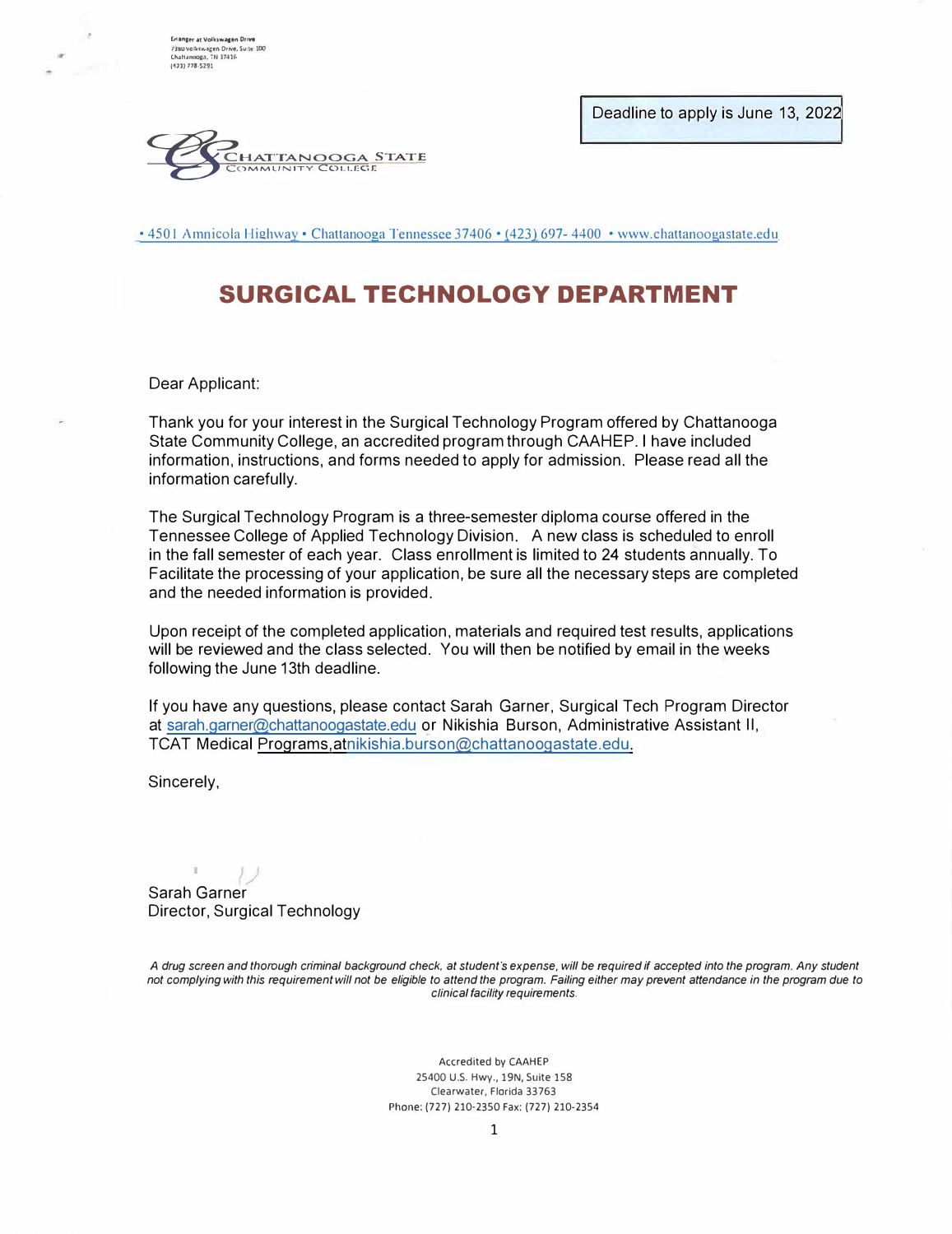**Application Deadline:** June 13

### **SURGICAL TECHNOLOGY PROGRAM Admission Process**

### **STEP ONE**

Are you a current student at Chattanooga State Community College? IF NOT.....apply or reapply.

Submit official transcripts: -High School or GED -All colleges attended.

Are you "at" college level reading and math? Take the EdReady Entrance Exam, if applicable.

## **STEP TWO**

Submit the Surgical Technology application packet including all required documents. Where: Surgical Technology Office, Health Science Center, room 1042 When: Before the deadline - June 13, 2022

Required Documents to be submitted with application before deadline:

 $\Box$  Proof of college level reading and math skills

-College Entrance Exam scores or -Learning Support Reading and/or Math course completion with a "C" or -College level Math and/or English courses

 $\Box$  Copy of your college transcript, if you have college courses or have received transfer credit (\*Chatt State Transcripts can be printed from your TigerWeb account.)

Copy of Health Related Certificate/Diploma (See the points system sheet enclosed.)  $\Box$ 

#### ONLY COMPLETE APPLICATIONS WILL BE CONSIDERED FOR ACCEPTANCE

Surgical Technology, HSC 1042 **Mailing Address: Chattanooga State Community College** 4501 Amnicola Highway Chattanooga, Tennessee 37406

Complete applications do not guarantee acceptance into this program.

Our application and acceptance requirements are subject to change without notification.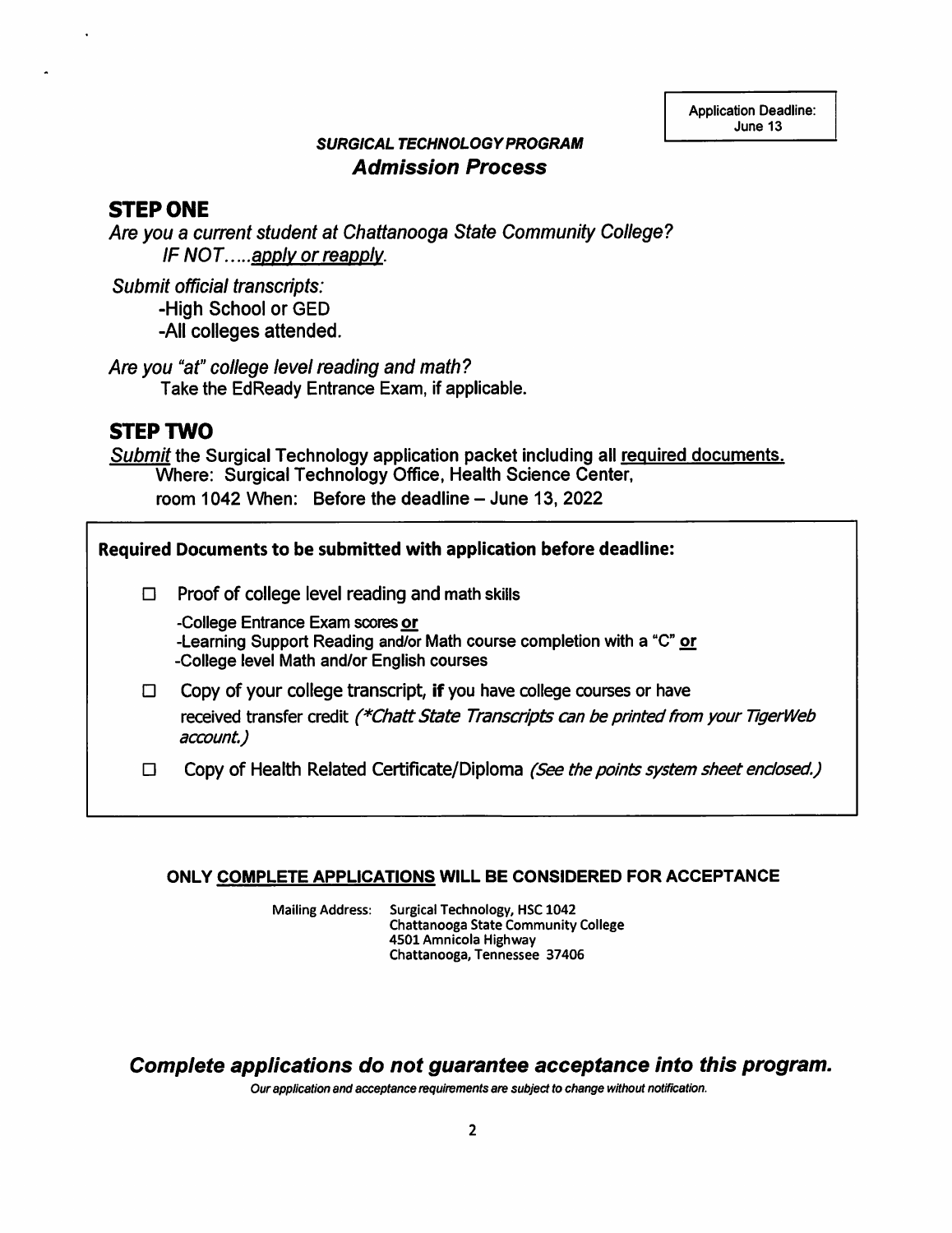Each applicant should possess personal qualifications which will permit the performance of required tasks in the surgical technology program.

Students accepted into the class will then need to submit a complete physical examination as directed by the director of the program. Applicants must be free of any physical or emotional condition that might adversely affect performance in any phase of the program.

- The Surgical Technology program acceptance is based on an objective selection points system.  $\bullet$
- There are no pre-requisite classes for the program other than being at college level math and reading.
- Applications are taken year round
- There is only one class per year, beginning in August
- The classes meet Mon-Fri. 7:45am-2:30pm, clinical sites may vary from 5:45am-2:30pm
- Class enrollment is limited to 24 students
- The cost is very affordable and is broken down into three semesters, Fall, Spring and Summer.
- Financial aid is available for the program. You should contact the TCAT Financial Aid Counselor at (423) 697-5501 All prospective students who reside in Tennessee are encouraged to apply for the Wilder-Naifeh Technical Skills grant and the Reconnect grant.
- Surgical Technology is strictly a day program.

To be considered for the Surgical Technology Program, applicants are required to be at college level in math and reading.

- Degree holding students are exempt from taking the College Entrance Exam
- ACT score of 19 or higher in all parts, math and reading (not older than 5 yrs)
- First time college students 21 years of age or older must take the College Entrance Exam.

If reading and/or math percentage scores are less than required to be "at college level", the student must complete the Learning Support math and/or reading sequence.

#### PLEASE RETAIN THIS INFORMATION FOR FUTURE REFERENCE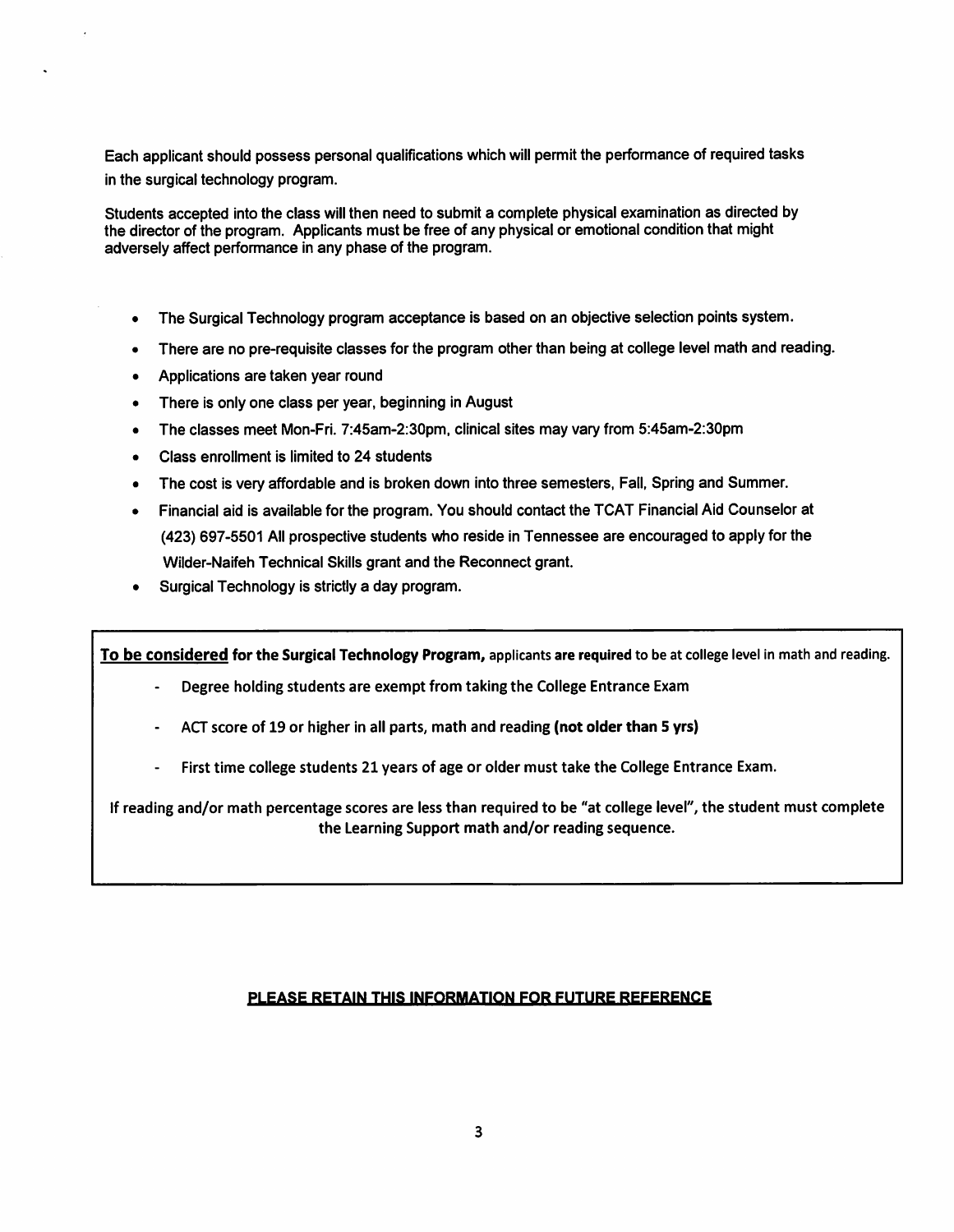# The Surgical Technology Program<br>Selection Points System **CHATTANOOGA STATE COMMUNITY COLLEGE**

 $\overline{\mathbf{r}}$ 

Do not submit calculation sheet... The following information is provided to assist you in calculating your points.

| 1. Course Selection<br><b>Points</b><br>Anatomy &<br>Physiology<br>I and II<br>$A = 10$<br>$B = 5$<br>$C = 1$                            | A&P I (BIOL 2010)<br>and<br>A&P II (BIOL 2020)                                                                                                                                                                                                           | $\equiv$<br>$\equiv$                                                    |                                                                                      | 1. Course Selection<br><b>Total Points =</b> |  |  |  |
|------------------------------------------------------------------------------------------------------------------------------------------|----------------------------------------------------------------------------------------------------------------------------------------------------------------------------------------------------------------------------------------------------------|-------------------------------------------------------------------------|--------------------------------------------------------------------------------------|----------------------------------------------|--|--|--|
| (BIOL 2010 and 2020 must<br>be completed within 5 years<br>of program entry.)<br>Med Term HIMT<br>1300<br>$A = 10$<br>$B = 5$<br>$C = 1$ | Med Term HIMT 1300                                                                                                                                                                                                                                       | $\equiv$                                                                |                                                                                      |                                              |  |  |  |
| 2. Health Related<br><b>Selection</b><br><b>Points:</b>                                                                                  | Level ONE = $30$ points<br>(Surgery)<br>Anesthesia Tech                                                                                                                                                                                                  | Level TWO $=$<br>20 points<br>(General Medical)<br><b>Pharmacy Tech</b> | Level THREE $=$<br><b>10 Points</b><br>(General Medical)<br><b>Medical Assistant</b> | 2. Health Related Work<br>Total Points $=$   |  |  |  |
|                                                                                                                                          | <b>Central Sterile Tech</b>                                                                                                                                                                                                                              | <b>Licensed Practical</b><br><b>Nurse</b><br>Paramedic                  | <b>Veterinary Tech</b><br><b>EMT</b>                                                 |                                              |  |  |  |
| 3. Date of<br>application<br>submission<br>points:                                                                                       | Proof of your health-related education must be attached.<br>Examples: a copy of your certification, diploma, licensure, or<br>transcripts are accepted.<br>June $-$ August = 4<br>September – December = 2<br>January - March = $1$<br>April - May = $0$ | 3. Date of application<br><b>Submission Points =</b>                    |                                                                                      |                                              |  |  |  |
| <b>TOTAL Calculated Student Points =</b>                                                                                                 |                                                                                                                                                                                                                                                          |                                                                         |                                                                                      |                                              |  |  |  |

[ST applicant: Do not submit this form to ST Office - This form is provided for your convenience.]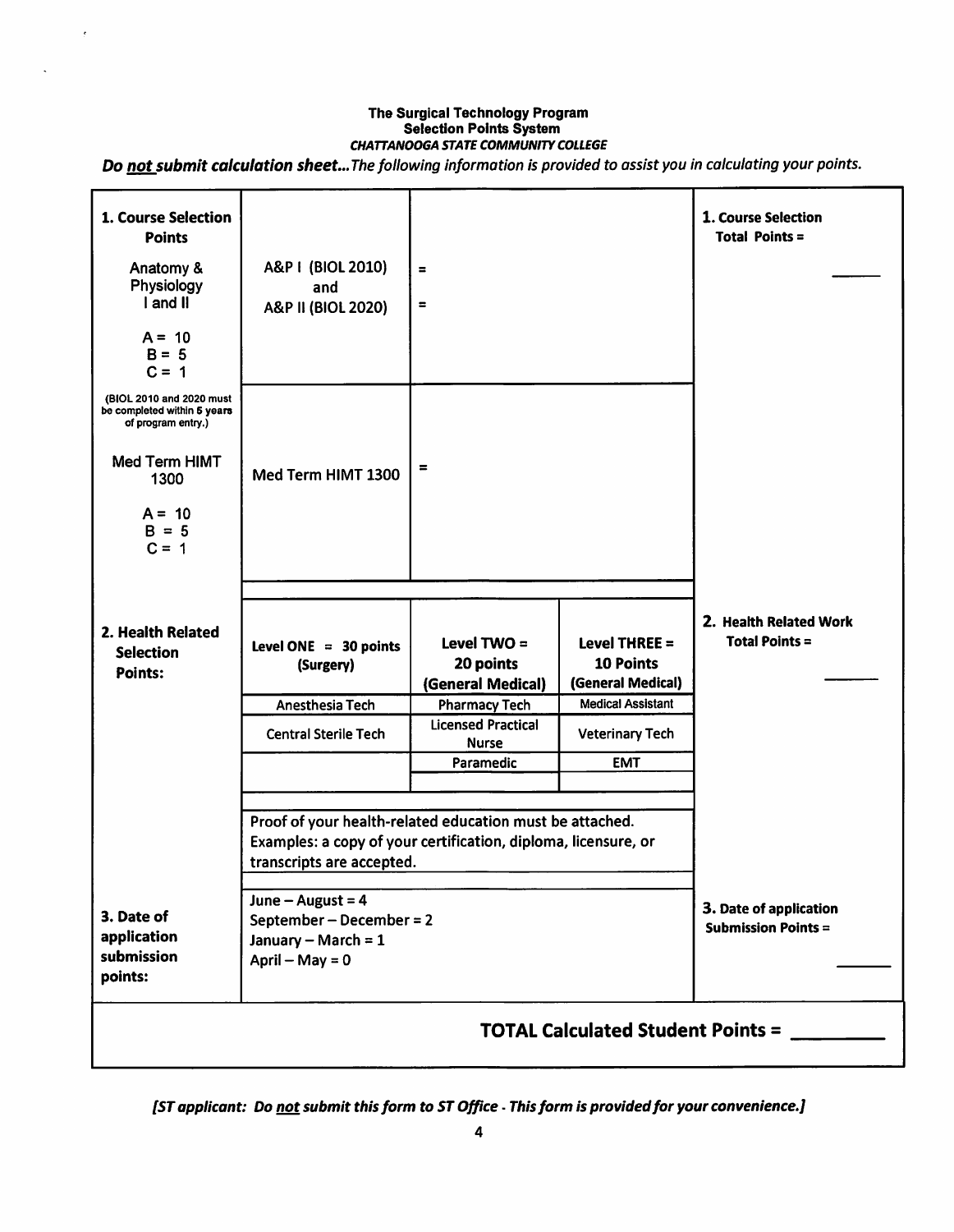| Community College • 4501 Amnicola Highway • Chattanooga Tennessee 37406<br><b>Tennessee College of Applied Technology</b><br><b>Department of Surgical Technology</b><br><b>CHATTANOOGA</b><br><b>COMMUNITY COLLEGE</b>                                                     |                                                                                                                                                                                                                                   |  |  |  |  |  |
|-----------------------------------------------------------------------------------------------------------------------------------------------------------------------------------------------------------------------------------------------------------------------------|-----------------------------------------------------------------------------------------------------------------------------------------------------------------------------------------------------------------------------------|--|--|--|--|--|
| To: Registrar (or Principal)                                                                                                                                                                                                                                                | <b>Date:</b>                                                                                                                                                                                                                      |  |  |  |  |  |
| Please send a complete transcript of my academic record to the following:                                                                                                                                                                                                   |                                                                                                                                                                                                                                   |  |  |  |  |  |
| Chattanooga State Community College<br>Attn: Admissions/Records Office<br>4501 Amnicola Highway<br>Chattanooga, TN 37406-1097<br>And<br><b>Surgical Technology Department</b><br>Chattanooga State Community College<br>4501 Amnicola Highway<br>Chattanooga, TN 37406-1097 | Note: Transcripts must include grades for final or last<br>term attended.<br>Transcripts can be faxed with a school cover sheet to<br>Chattanooga State Records at: (423) 697-4709 and<br>Surgical Tech Office at: (423) 697-2413 |  |  |  |  |  |
|                                                                                                                                                                                                                                                                             | I last attended your school in ________________________. For identification purposes, the name under which I                                                                                                                      |  |  |  |  |  |
|                                                                                                                                                                                                                                                                             |                                                                                                                                                                                                                                   |  |  |  |  |  |
| and my Social Security Number is                                                                                                                                                                                                                                            |                                                                                                                                                                                                                                   |  |  |  |  |  |
| If there is a charge for this service, please bill or contact me at the address below. Thank you.                                                                                                                                                                           |                                                                                                                                                                                                                                   |  |  |  |  |  |
| <b>Print Name</b>                                                                                                                                                                                                                                                           | Signature                                                                                                                                                                                                                         |  |  |  |  |  |
|                                                                                                                                                                                                                                                                             |                                                                                                                                                                                                                                   |  |  |  |  |  |
|                                                                                                                                                                                                                                                                             |                                                                                                                                                                                                                                   |  |  |  |  |  |
|                                                                                                                                                                                                                                                                             |                                                                                                                                                                                                                                   |  |  |  |  |  |
|                                                                                                                                                                                                                                                                             | Chattanooga State Community College is a Tennessee Board of Regents Institution and an EOE/AA/Title IX/Sections 504/ADA employer, 9/2008<br>(423) 697-4400 • www.chattanoogastate.edu • Transform Your Life!                      |  |  |  |  |  |

 $\mathcal{G}$ 

**All Concepts** 

[ST applicant: Do <u>not</u> submit this form to ST Office - This form is provided for your convenience.]<br>You should copy and send this request to your high school and all other colleges attend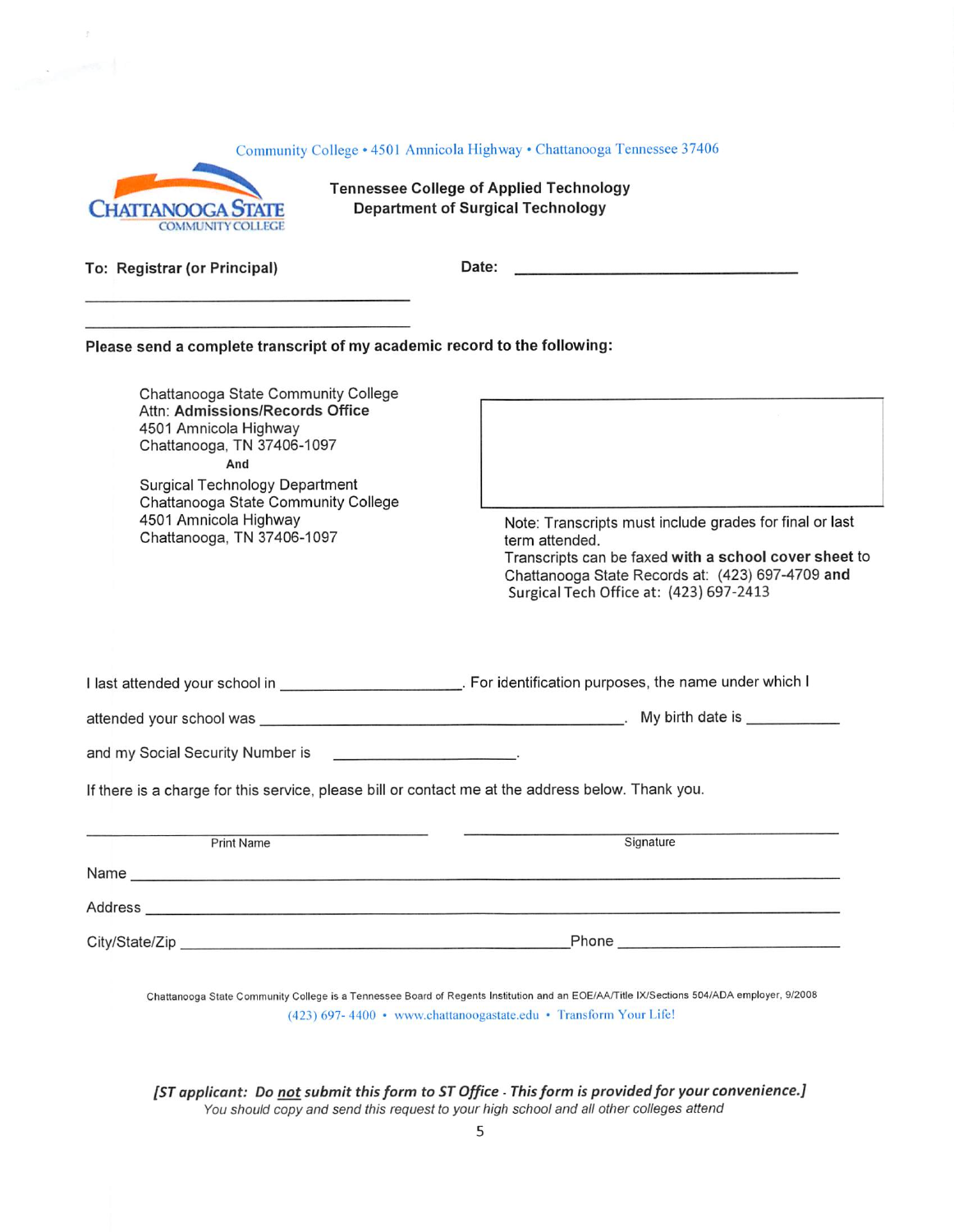| <b>SURGICAL TECHNOLOGY PROGRAM</b>                                                                                        | OFFICIAL USE ONLY<br><b>Date RECEIVED</b><br>Applied to college ______<br>GED __ HS Diploma___ GED___<br>Transcript ________ Math ______ Reading ____ |                  |              |  |
|---------------------------------------------------------------------------------------------------------------------------|-------------------------------------------------------------------------------------------------------------------------------------------------------|------------------|--------------|--|
| <b>Chattanooga State Community College</b>                                                                                |                                                                                                                                                       |                  |              |  |
| 4501 Amnicola Highway<br>Chattanooga, TN 37406                                                                            |                                                                                                                                                       |                  |              |  |
| <b>Accredited by CAAHEP</b>                                                                                               |                                                                                                                                                       |                  |              |  |
|                                                                                                                           |                                                                                                                                                       |                  |              |  |
|                                                                                                                           |                                                                                                                                                       |                  |              |  |
| NAME (LAST)<br>(FIRST)                                                                                                    | (MIDDLE)                                                                                                                                              | (MAIDEN)         |              |  |
| <b>MAILING</b><br>ADDRESS                                                                                                 |                                                                                                                                                       |                  |              |  |
| (STREET)<br>$\overline{(\sharp)}$                                                                                         | $\overline{C}$ ITY)                                                                                                                                   | (STATE)          | (ZIP)        |  |
| (SOCIAL SECURITY)<br>(A# if applicable)                                                                                   | (DATE OF BIRTH)                                                                                                                                       |                  | (HOME PHONE) |  |
| (WORK PHONE)<br>(CELL or OTHER PHONE)                                                                                     |                                                                                                                                                       | (E-MAIL ADDRESS) |              |  |
| **************************                                                                                                |                                                                                                                                                       |                  |              |  |
| EDUCATION: $\Box$ HIGH school: $\Box$ G.E.D $\Box$                                                                        |                                                                                                                                                       |                  |              |  |
| (YEAR GRADUATED)<br><b>ADDITIONAL EDUCATION:</b>                                                                          |                                                                                                                                                       | (YEAR)           |              |  |
| HAVE YOU ATTENDED ANY OTHER TENNESSEE COLLEGE OF APPLIED TECHNOLOGY IN THE LAST YEAR?                                     |                                                                                                                                                       |                  |              |  |
| No <b>o</b>                                                                                                               |                                                                                                                                                       |                  |              |  |
|                                                                                                                           |                                                                                                                                                       |                  |              |  |
| If you answered yes to the above question, please list which technology center(s):                                        |                                                                                                                                                       |                  |              |  |
| HAVE YOU EVER ATTENDED / OR APPLIED TO THIS TCAT SURGICAL TECHNOLOGY PROGRAM BEFORE? Yes<br>If yes, when? _______________ |                                                                                                                                                       |                  |              |  |
| $\Box$<br>NO O                                                                                                            |                                                                                                                                                       |                  |              |  |
| <b>EMPLOYMENT:</b>                                                                                                        |                                                                                                                                                       |                  |              |  |
|                                                                                                                           |                                                                                                                                                       |                  |              |  |
|                                                                                                                           |                                                                                                                                                       |                  |              |  |
| <b>MEDICAL INFORMATION:</b>                                                                                               |                                                                                                                                                       |                  |              |  |
| Do you have a documented Latex allergy?______ If so, to what grade is your allergy?_____________                          |                                                                                                                                                       |                  |              |  |
|                                                                                                                           |                                                                                                                                                       |                  |              |  |
|                                                                                                                           |                                                                                                                                                       |                  |              |  |
| $Say: M \t\t\Box F \t\t\tD$ Date of Right: Month $Say$ Dav Year                                                           |                                                                                                                                                       |                  |              |  |

 $\overline{\mathbf{6}}$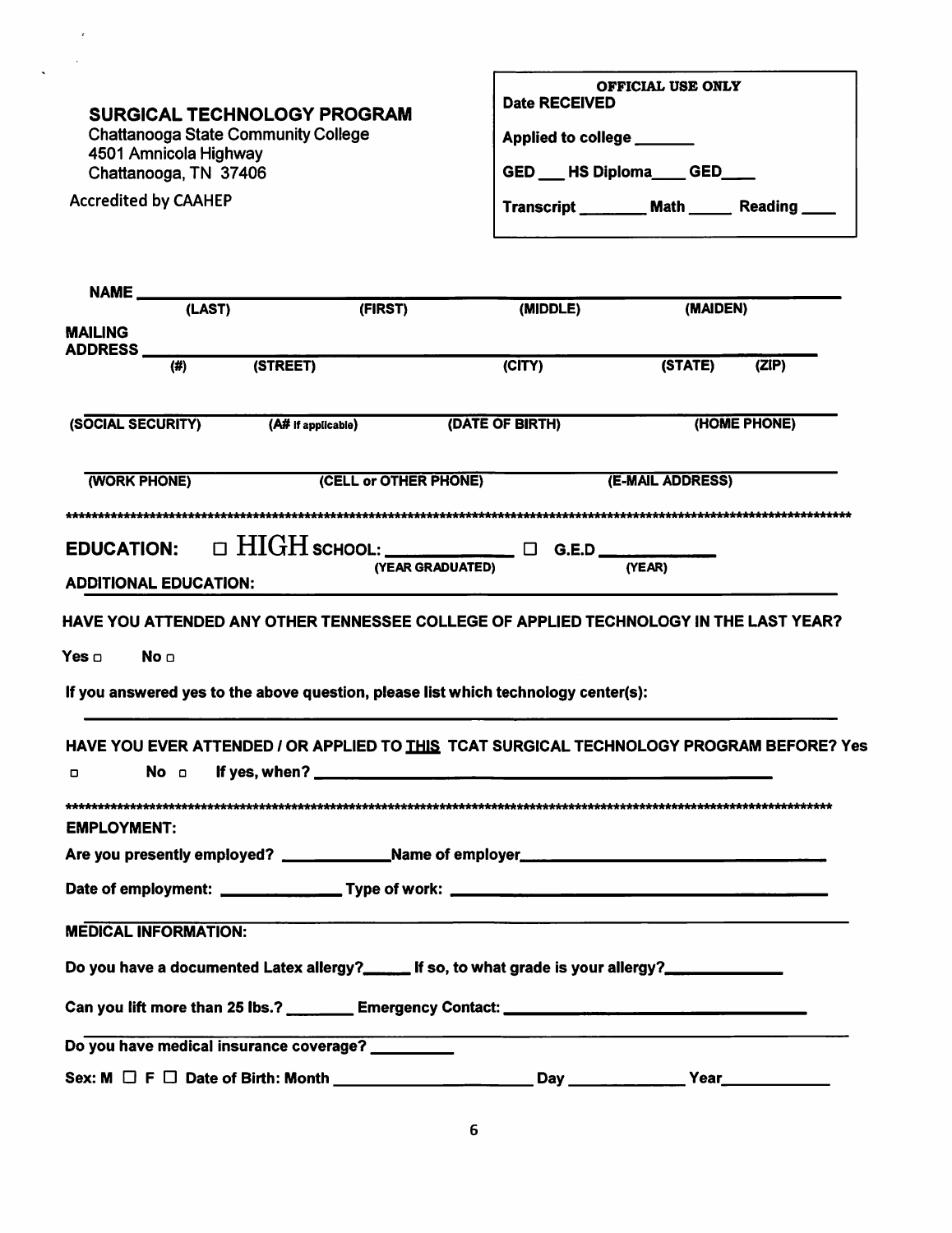#### **ANSWER THE FOLLOWING QUESTIONS:**

 $\pm$ 

 $\overline{\phantom{a}}$ 

Why do you want to be a Surgical Technologist?

What are your long-range career goals?

Describe a time when you were faced with a stressful situation that demonstrated your coping skills.

Give an example of a time when you set a goal and were able to meet or achieve it.

Give an example of a time when you had to make a split second decision.